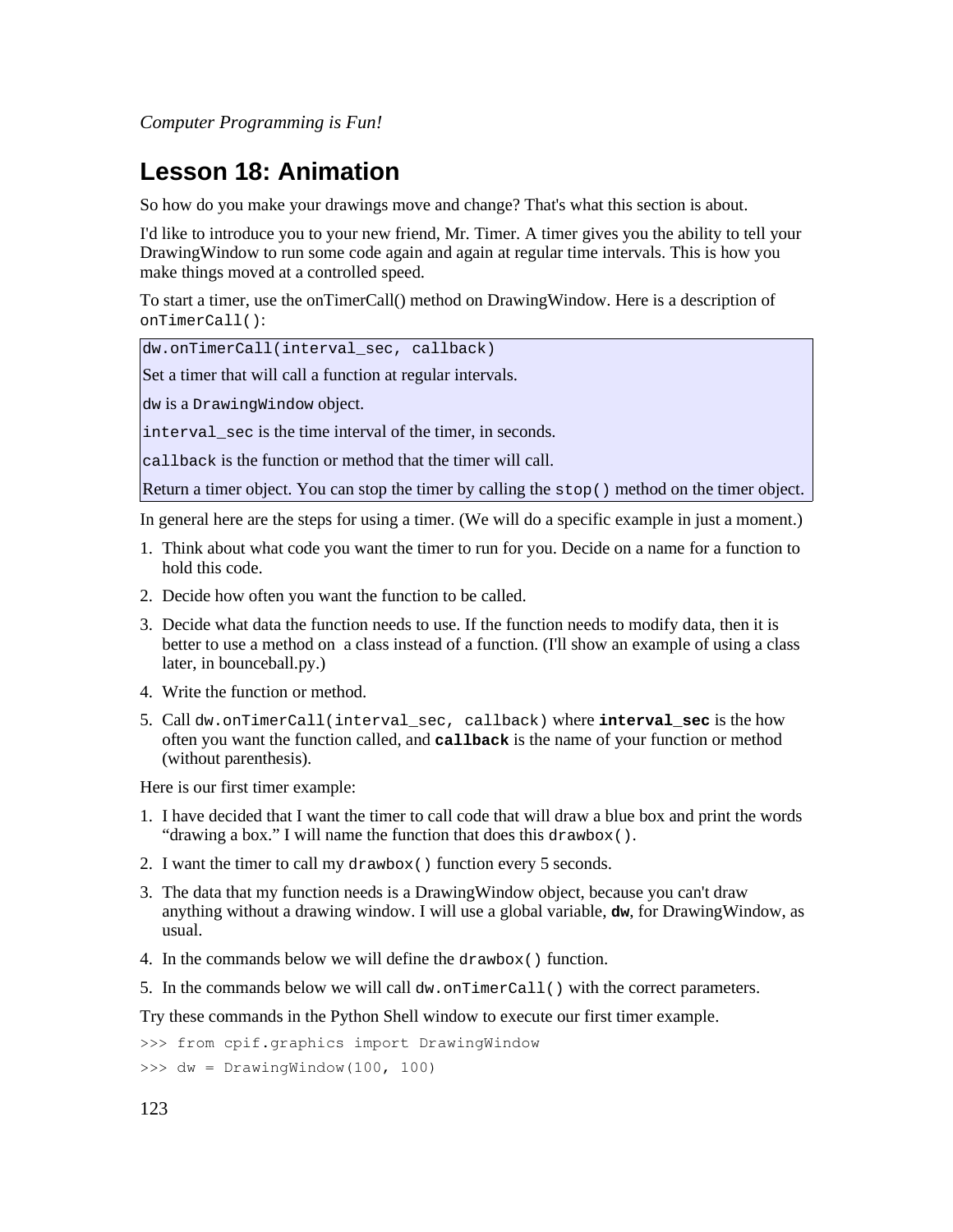```
>>> def drawbox():
          print "drawing a box"
          dw.box(10, 10, 90, 90, 'black', fill='blue')
```
>>> timer = dw.onTimerCall(5.0, drawbox)

A blank white DrawingWindow will appear. After a delay of about 5 seconds a blue square appears in the window, and the words "drawing a box" appear in the Python Shell window.

About 5 seconds after the blue square appears, Python prints "drawing a box" again. Every 5 seconds it will do that. To stop the timer from drawing the box over and over again, call the stop method on the timer, like this:

```
>>> timer.stop()
```
You may be interrupted by the "drawing a box message" while you are typing. Just keep typing, Python will still accept your command.

### **The Moving Ball Example**

The **moveball.py** sample program moves a ball across the screen using a function called by a timer. The function name is  $moveBall()$ . The function needs two data items: The DrawingWindow object and the ID of a ball that the program drew.

Open the **moveball.py** program in the **samples** directory.

Here is the code:

```
# moveball.py
# Draw a ball and make it move
from cpif.graphics import DrawingWindow
dw = DrawingWindow(200, 200)ball = dw.circle(0, 100, 20, 'black', fill='red')def moveBall():
       dw.moveBy(ball, 10, 0) # move 10 pixels right
dw.onTimerCall(0.1, moveBall)
dw.run()
```

```
# end-of-file
```
Whoa, don't hit that F5 key yet! There are some other important things about this program I need to point out to you first.

Take a look at the moveBall() function. New to you is the DrawingWindow moveBy() method. Here is how to use it: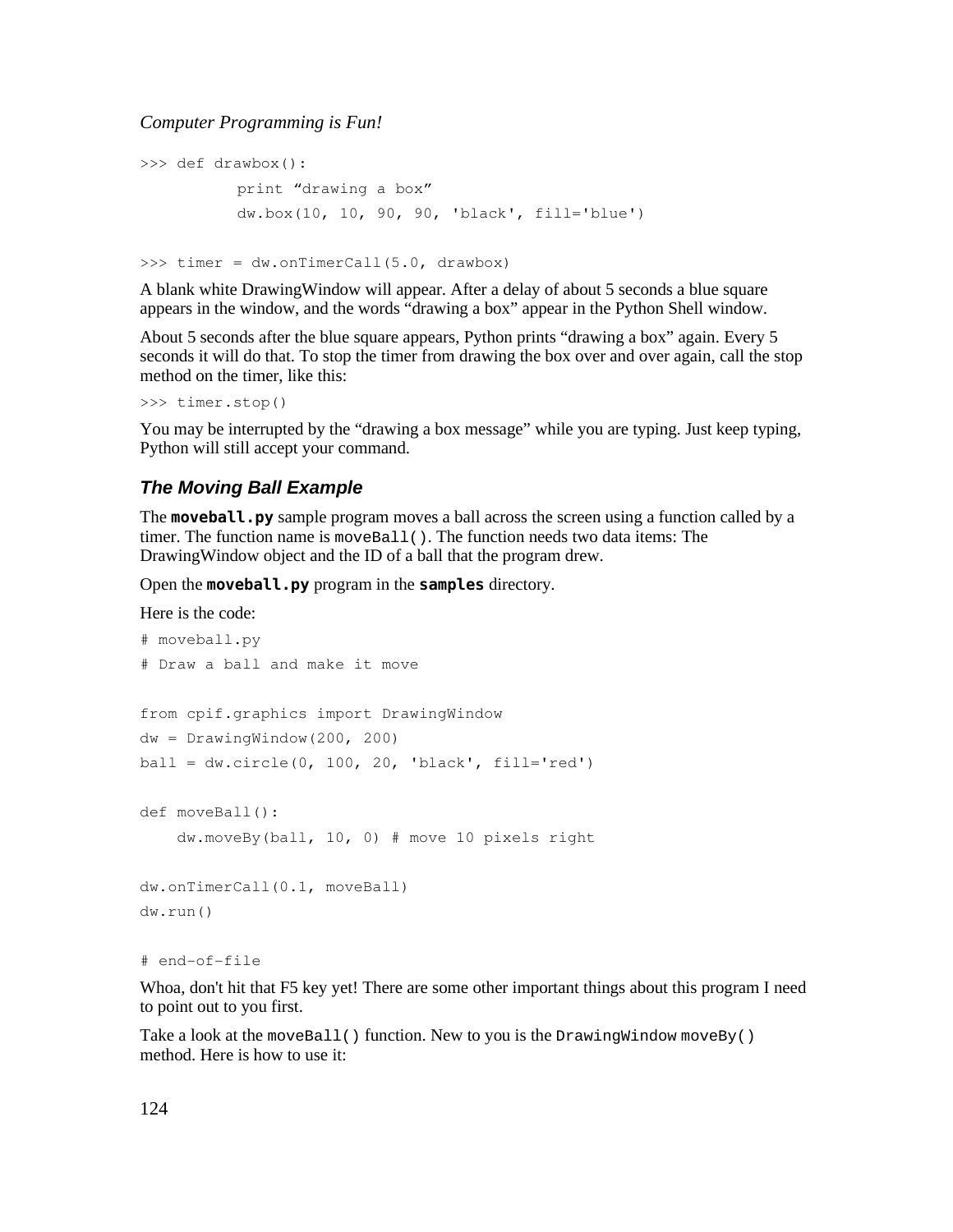### **dw.moveBy(id, deltaX, deltaY)**

**dw** is a DrawingWindow object.

**id** is an ID returned by a drawing method, such as dw.circle().

**deltaX** and **deltaY** are the horizontal and vertical distance, in pixels, that the drawing will be moved.

In this example, **deltaX** is 10, meaning move 10 pixels right. If it were a negative number it would move the drawing left. **deltaY** is 0, meaning don't move it up or down at all.

Finally, please notice that the program ends with  $dw$ , run(). If you didn't call  $dw$ , run(), the program wouldn't wait while you looked at the window, but instead would exit immediately. You wouldn't see anything and it wouldn't be any fun. dw. run() pauses until the DrawingWindow is shut down, either by your program calling  $dw$ .close() or by you clicking the close button in the upper-right corner of the window frame.

Ok, that's enough explaining. Press F5 and let's see this thing roll.

Hey, where did that ball go? After about two seconds the red ball moved across the window, and then kept on going. It's completely out of view, but the timer keeps on running anyway.

# **A Thought Provoking Question**

Here's a thought provoking question for you that's not part of the quiz: how would you modify this program to make the ball bounce off of the edges of the window? Right now the ball never changes speed nor direction. We need to find a way to store the speed and direction of the ball, detect when we hit the edge of the window, and change direction. How can we keep track of all that changing data?

The answer is, by creating our own Python class. I'll show how to do this in the **bounceball.py** example next.

# **The Bouncing Ball Example**

Understanding this example requires a knowledge of Python classes. If you skipped the section on Classes , you might want to go back and read that now.

The Moving Ball Example in the previous section got boring very quickly, because after two seconds you are left with an empty window. One way we can fix that problem is to make the ball bounce back when it hits the edge of the window.

Of course the ball doesn't actually bounce, but we can simulate bounces by making it change direction. Let's talk a little more about speed and direction, before we get going on our bouncing ball example.

Normally we think of speed as a single number, that is, how fast you are going. But to simulate moving objects in a computer program we need to be a little more sophisticated. We'll use a more sophisticated word too: *velocity*. The velocity of an object moving in a two-dimensional plane must be measured by two numbers. We will use one number for velocity in the X (horizontal) direction, and another number for velocity in the Y (vertical direction.) In my examples I will often use the variables **vx** and **vy** as the names for these two numbers.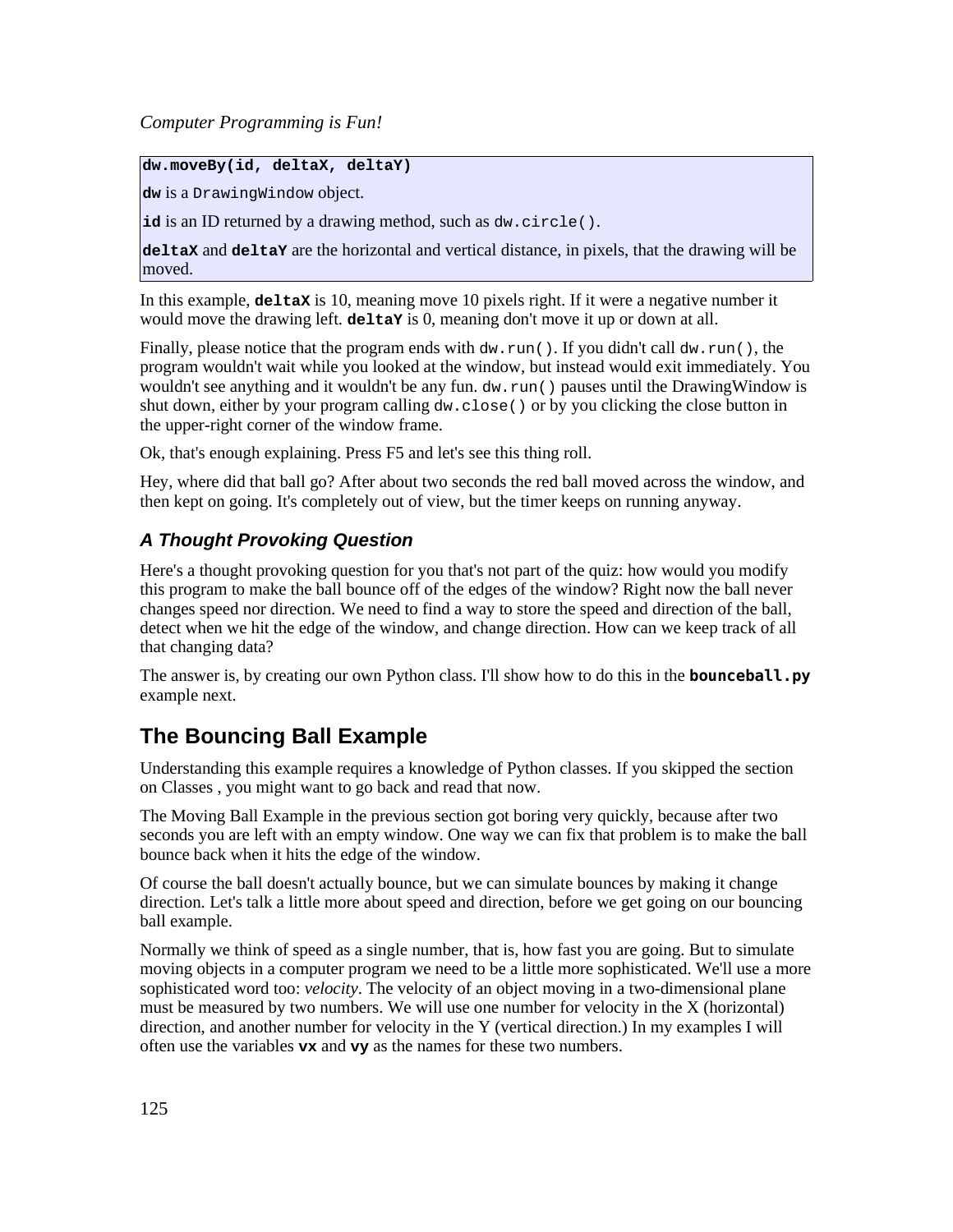Numbers in the real world are seldom useful unless they are connected with units of measurement. Velocity is measured in units of distance per time, such as meters per second or miles per hour. In our example program, **x** and **y** are the location of the ball measured in pixels, and **vx** and **vy** are the velocity of the ball measured in pixels per update. The update time is determined by the interval in seconds that we specify when calling  $dw$ , on TimerCall(). In this program the update time in seconds is controlled by the **delay** variable.

When the ball goes off of the right or left edge of the window, the program will reverse the ball's horizontal velocity by changing the sign of  $v_x$ , like this:  $v_x = -vx$ . Likewise when the ball goes past the top or bottom edge of the window, the program will reverse the sign of **vy**. This will simulate bouncing. Our simulation will not be perfect, however, because the ball may go several pixels past the edge before the program detects that it has gone too far and reverses its direction. I know how to fix this problem, but doing so would make the program much more complicated. Let's just try it out the way it is.

#### Open the **bounceball.py** program in the **samples** directory.

#### Here is the code:

```
# bounceball.py
# Animate a ball, making it "bounce" off the edges of the window
from cpif.graphics import DrawingWindow
interval = 0.02 # interval between updates, in seconds
width, height = 200, 200 # size of window
class MovingBall:
       def __init__(self):
               # starting position of ball
        self.x = 100self.y = 100       # starting velocity of ball
        self.vx = 1.4self.vy = -0.8       # draw the ball and save its ID
        self.ball = dw.circle(self.x, self.y, 10, 'black', fill='red')
       def moveBall(self):
               dw.moveBy(self.ball, self.vx, self.vy)
        self.x = self.x + self.vxself.y = self.y + self.vy
```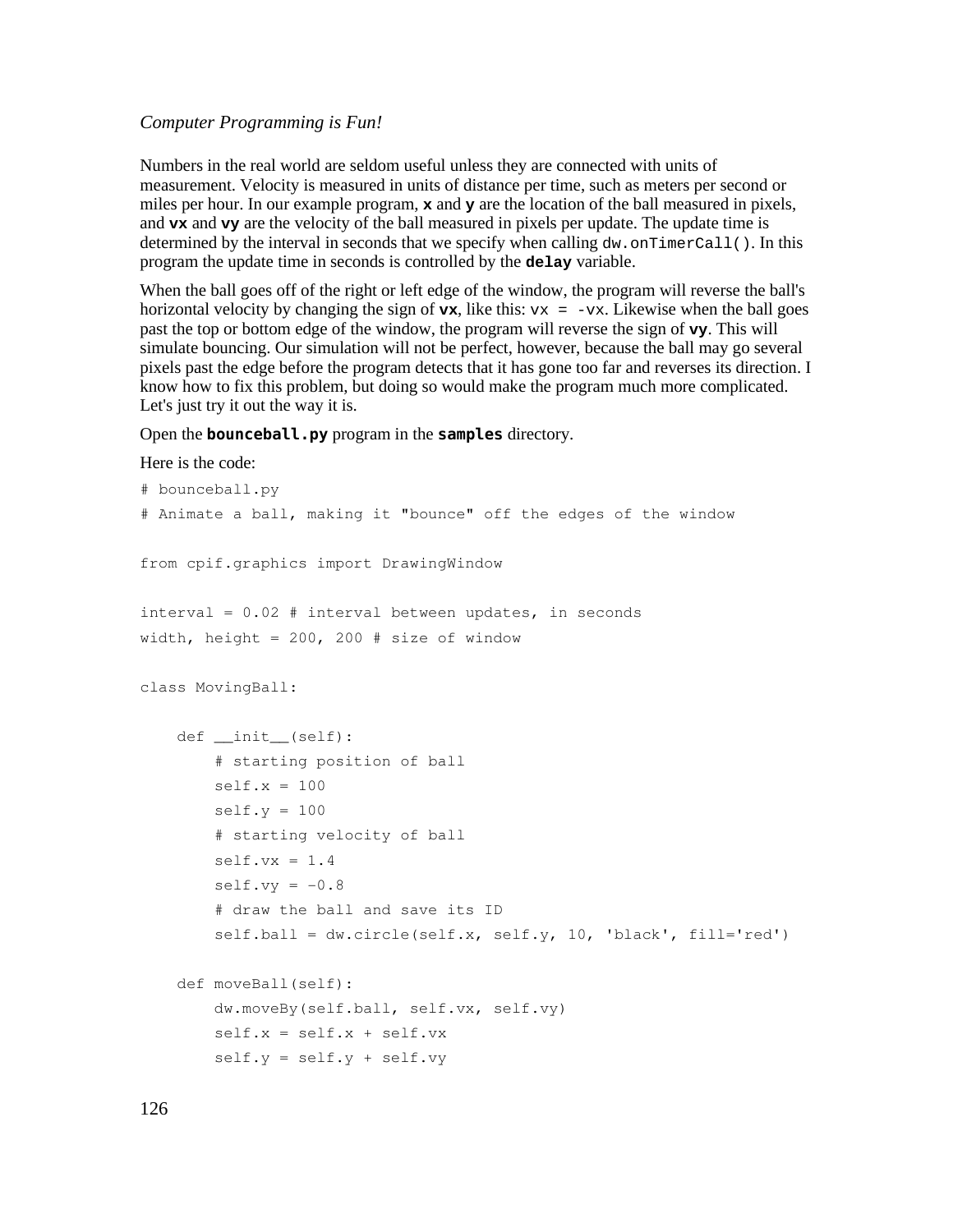```
if self.x < 0 or self.x \geq w width:
            self.vx = -self.vxif self.y < 0 or self.y >= height:
            self.vy = -self.vydw = DrawingWindow(width, height)
mb = MovingBall()dw.onTimerCall(interval, mb.moveBall)
dw.run()
```

```
# end-of-file
```
This program defines a class called MovingBall, and creates an instance of that class called **mb**. Notice the function that we passed to dw. on TimerCall() was a method on the MovingBall object, mb.moveBall. This is necessary in order to give the timer callback access to data that it can change. In this case it needs to change the position and the velocity of the ball, and remember that information from one update to the next.

The bouncing effect is accomplished by these lines in the moveBall() method:

```
if self.x < 0 or self.x > = width:
    self.vx = -self.vxif self.y < 0 or self.y > = height:
    self.vy = -self.vy
```
Press F5 in the **bounceball.py** window and watch the little red ball bounce around for a while.

# **Mouse and Keyboard Input**

This section shows how you can you can make a DrawingWindow respond to input from the mouse and the keyboard.

### **Making Buttons**

You can create customized buttons that respond to mouse button clicks by following these steps:

- 1. Draw an object in a DrawingWindow, and save the object's ID.
- 2. Create a callback function or method that takes one parameter, **event**.
- 3. Call dw.onClickCall(), and pass the ID of the drawing, the callback function or method, and your data.

Type the following commands in the Python Shell to create a blue circle and turn it into a button that prints a green message:

```
>>> from cpif.graphics import DrawingWindow
>>> dw = DrawingWindow(100, 100)
>>> def showMessage(event):
```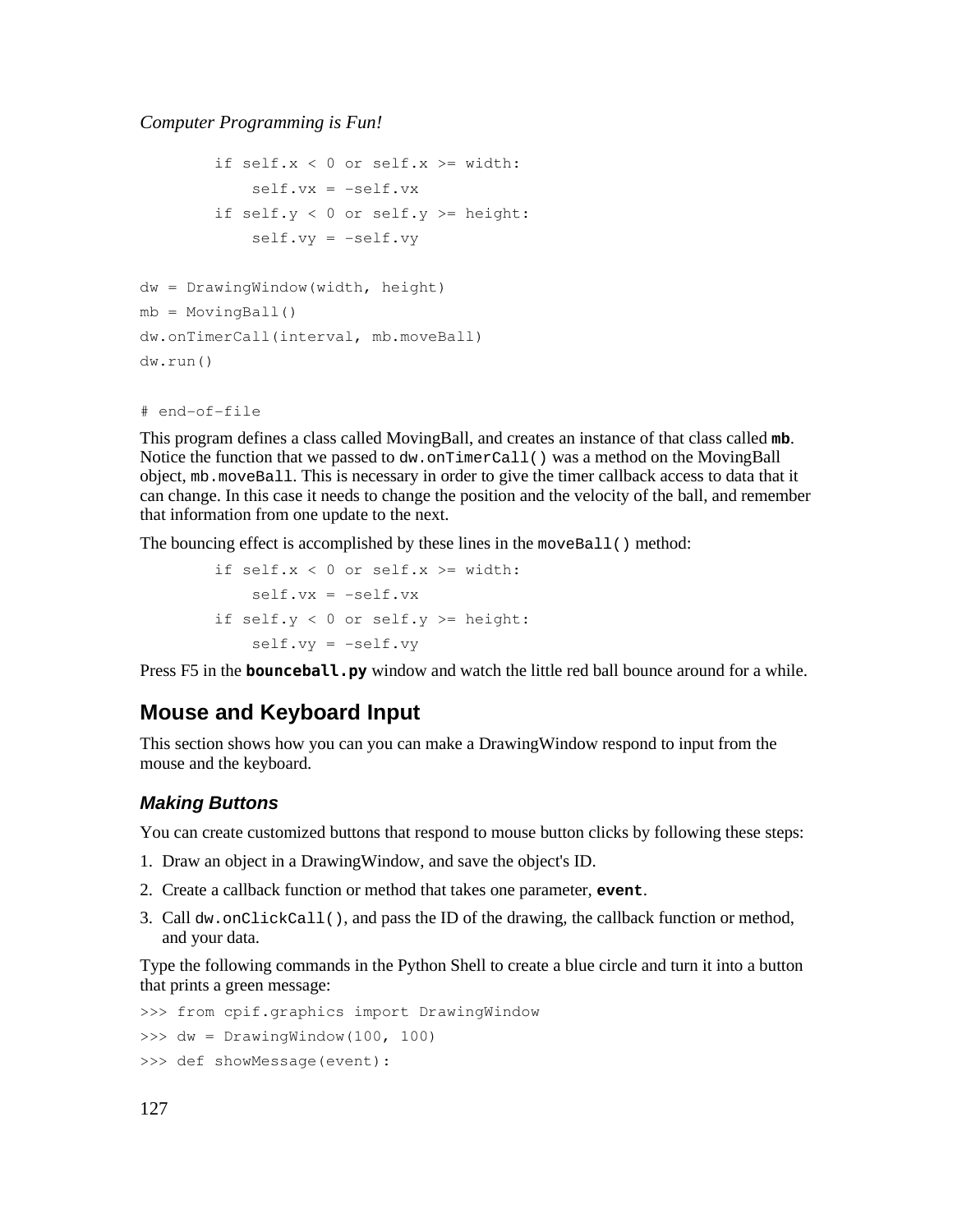dw.drawText(0, 0, "Hello", 'green') >>> id = dw.circle(50, 50, 25, 'black', fill='blue') >>> dw.onClickCall(id, showMessage)

When you run this code, a white window with a blue disk will appear. When you click the left mouse button on the blue disk you should see this result:



*Illustration 10Result of clicking example button*

There is some similarity between setting up a button and setting a timer. In both cases you create a function and then tell Python to call it later. Most graphical programming frameworks follow this general pattern; it's called *event-driven programming*.

There is a very important difference between  $\text{onClickCall}()$  and  $\text{onTimerCall}()$ : When you use onClickCall(), the first parameter that is passed to your callback function is always an event object. This event object is used to find the current mouse coordinates at the time you clicked the mouse button. This can be useful if you want to click and drag objects. When you write your own callback functions for handling clicks on drawings, follow the example of showMessage() above.

If you create a callback function with the wrong number of parameters (say, you forget the event parameter), then when you call onClickCall() or a similar method you will get an error that looks something like this:

```
Traceback (most recent call last):
...
ValueError: callback must be a function or method that takes 1
parameters
```
Check the **callback** function that you passed to onClickCall() (in this case, callbackFunc ()) and make sure that it has an **event** parameter.

Here are the details about the DrawingWindow onClickCall() method:

dw.onClickCall(id, callback)

Set a function to be called when a drawing is clicked.

**dw** is a DrawingWindow object.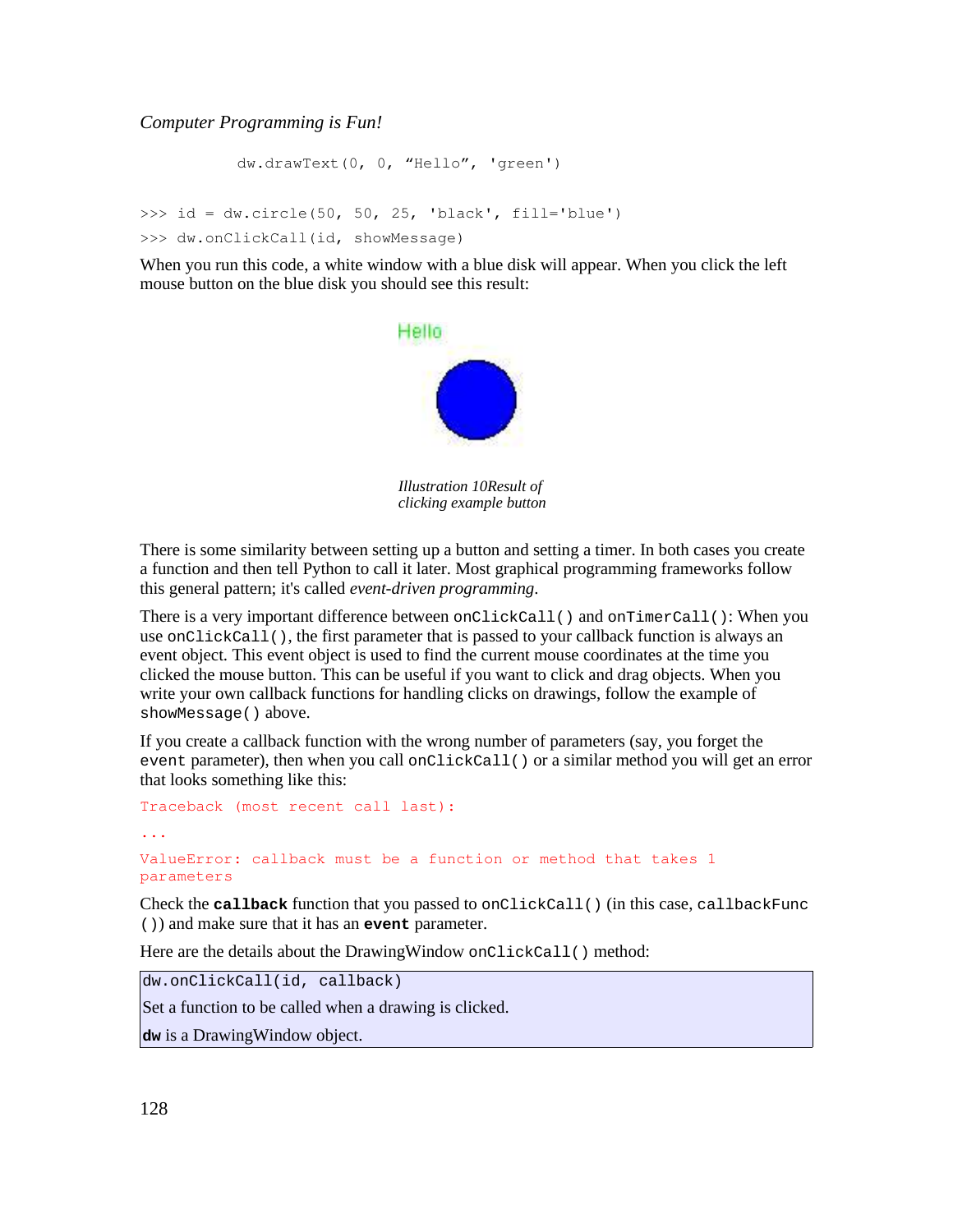| id is an ID number returned by a drawing method,            |
|-------------------------------------------------------------|
| or an ID returned by beginDrawing().                        |
| callback:                                                   |
| The function to call when the left mouse button is pressed  |
| over the drawing. It will be called like this:              |
| callback(mouse event)                                       |
| mouse_event is an object with the following attributes:     |
| button_num:                                                 |
| 1 for left button, 2 for middle, 3 for right,               |
| 0 for no button                                             |
| $\mathbf{x}$ : the X window coordinate of the mouse event   |
| <b>y</b> : the Y window coordinate of the mouse event       |
| If callback is None then any function previously associated |
| with this event is deactivated.                             |

## **Responding to Key Presses**

You can make your graphics program respond to keyboard commands by following these steps:

- 1. Write a callback function or method that takes one parameter, **event**. The function should look at **event.char** or **event.keysym** to find out which key has been pressed. (I will explain more about **event.char** and **event.keysym** later.)
- 2. Call the DrawingWindow onKeyDownCall() method and pass it your callback function or method, in order to activate your keyboard command.

Open the **keynames.py** program in your **samples** directory to see an example program that uses onKeyDownCall() and prints the **event.char** and **event.keysym** values every time you press a key. Here is the program:

```
# keynames.py
# Print the key character and symbol name as it is pressed.
from cpif.graphics import DrawingWindow
dw = DrawingWindow(480, 100)
dw.drawText(0, 0, Tclick this window, then type on the keyboard.\nT                 "See the key names in the text output window.")
def callback(event):
       print "Key pressed:",
```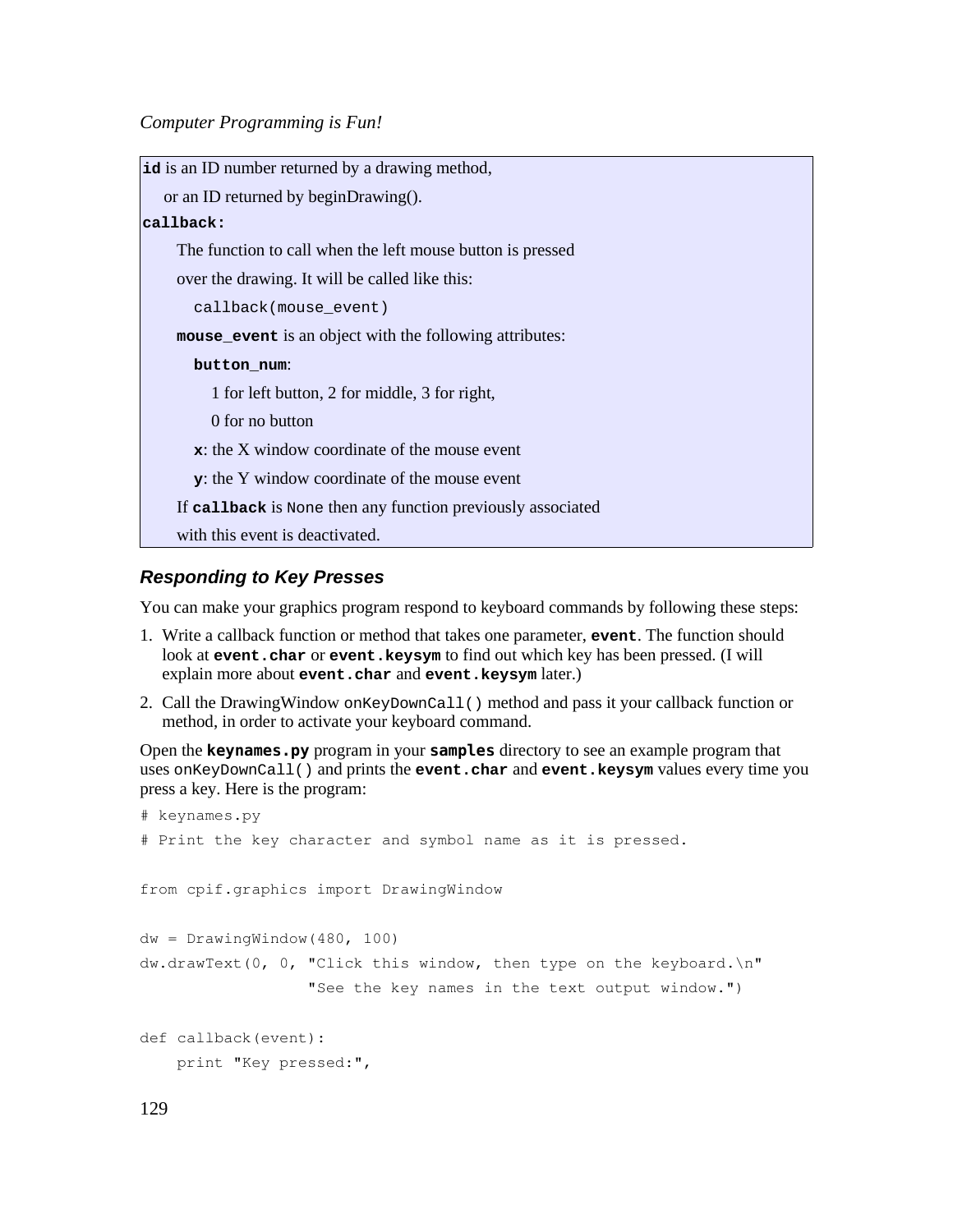```
print " event.char == " + repr(event.char),
       print " event.keysym==" + repr(event.keysym)
dw.onKeyDownCall(callback)
dw.run()
```
# end-of-file

I pressed F5 to run the program, and then typed "test" and pressed Enter. I got the following result:

```
Key pressed:  event.char=='t'  event.keysym=='t'
Key pressed:  event.char=='e'  event.keysym=='e'
Key pressed:  event.char=='s'  event.keysym=='s'
Key pressed:  event.char=='t'  event.keysym=='t'
Key pressed:  event.char=='\r'  event.keysym=='Return'
```
When a key is a letter of the alphabet or a regular typewriter symbol, then **event**. **char** is the same as **event.keysym**, and is usually a string containing one character. When a key is a control character or something that makes the cursor move, etc. then **event. keysym** contains the name of that key (**event.char** will usually not be useful for control characters.) Notice that the **event.keysym** value for the Enter key is 'Return' – that's what it is called on older typewriters.

Here are the **event.keysym** values for some of the control keys found on computer keyboards:

| <b>Key</b>  | Value of event.keysym |
|-------------|-----------------------|
| Esc         | 'Escape'              |
| F1          | 'FI'                  |
| Left arrow  | 'Left'                |
| Right arrow | 'Right'               |
| Up arrow    | 'Up'                  |
| Down arrow  | 'Down'                |

You can find the **event.keysym** values for the rest of the keys on your keyboard by running **keynames.py** and pressing the keys.

# **Example of Controlling a Program with the Keyboard**

Some useful things you can do with keyboard commands are exit the program or move an object. The **keymove.py** program in your **samples** directory moves a little blue box in the window when you press the arrow keys, and exits the program when you press the Esc key. Here is the program:

```
# keymove.py
```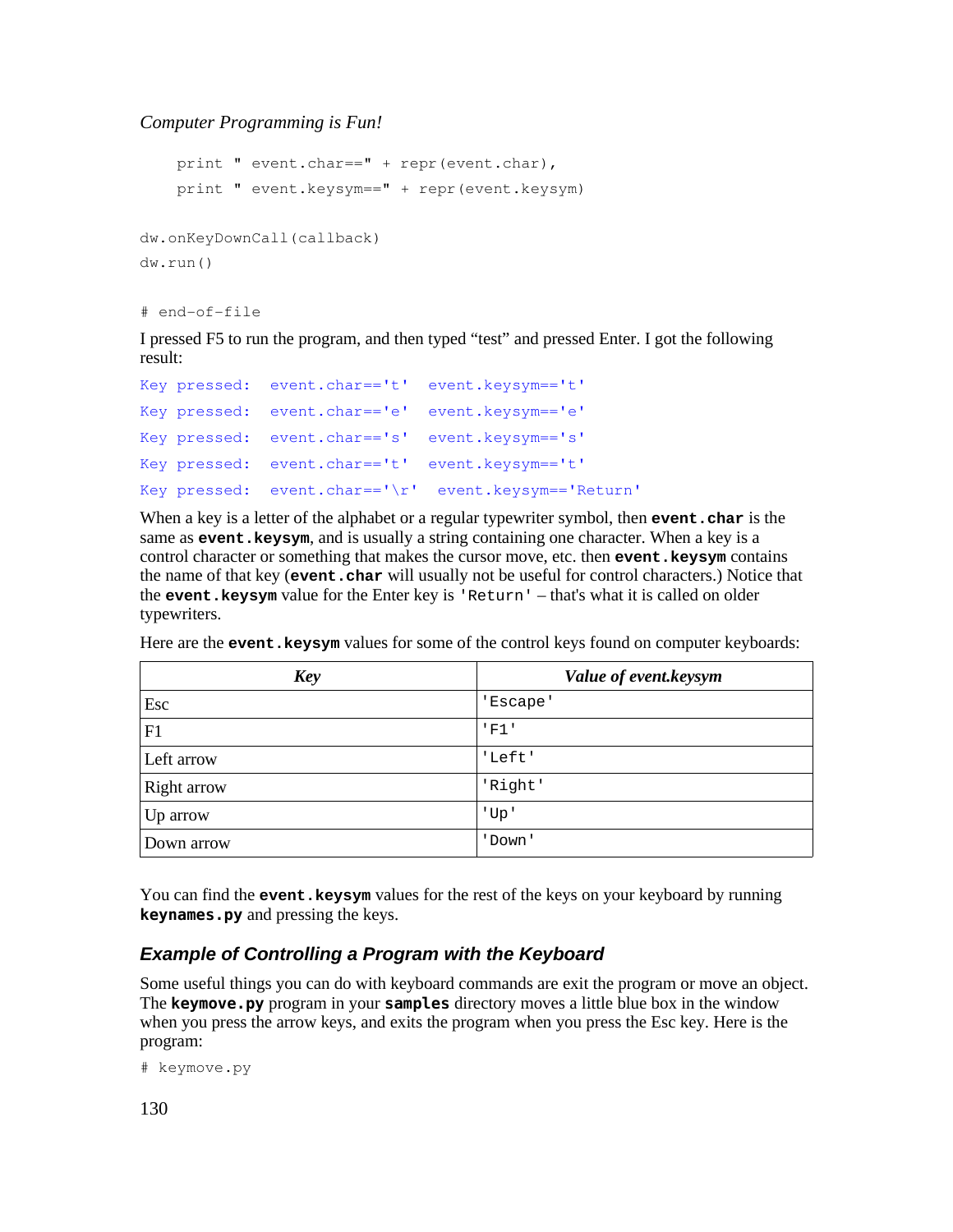```
# Move the box using the arrow keys. Press Esc to exit.
from cpif.graphics import DrawingWindow
dw = DrawingWindow(640, 480)dw.drawText(0, 0, "Use the arrow keys to move the box, Esc to quit")
box id = dw.box(310, 230, 330, 250, 'black', fill='light blue')
def keyCallback(event):
       if event.keysym == 'Escape':
               dw.close()
       elif event.keysym == 'Left':
        dw.moveBy(box_id, -20, 0)   elif event.keysym == 'Right':
               dw.moveBy(box_id, 20, 0)
       elif event.keysym == 'Up':
        dw.moveBy(box id, 0, -20)   elif event.keysym == 'Down':
               dw.moveBy(box_id, 0, 20)
dw.onKeyDownCall(keyCallback)
dw.run()
# end-of-file
```
# **Responding to Key Releases**

There is a Drawing Window method called on Key UpCall () that works just like onKeyDownCall(), except that the callback function is called when the key is released instead of when the key is pressed. The Lander game example program at the end of the book uses this method.

FYI: "Appendix 3: Message Boxes" on page 162 contains more ways for displaying messages to the user and getting simple input from the user.

This lesson gives lots of examples. Hopefully you saw in the examples something similar to a program or part of a program that you'd like to write. Feel free to change and experiment with these sample program; that's a great way to learn.